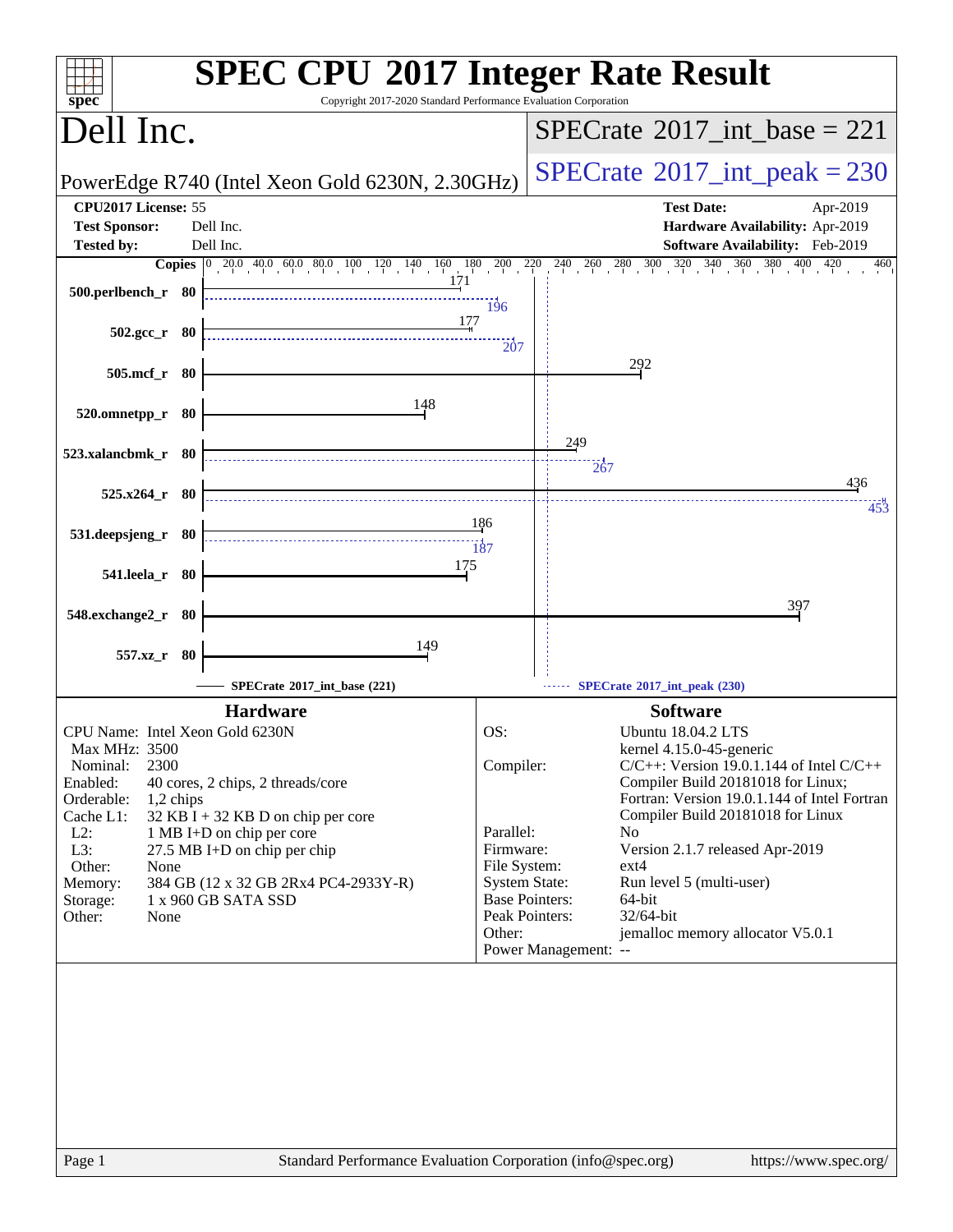Copyright 2017-2020 Standard Performance Evaluation Corporation

## Dell Inc.

**[spec](http://www.spec.org/)**

### $SPECrate$ <sup>®</sup> $2017$ \_int\_base = 221

PowerEdge R740 (Intel Xeon Gold 6230N, 2.30GHz)  $\left|$  [SPECrate](http://www.spec.org/auto/cpu2017/Docs/result-fields.html#SPECrate2017intpeak)®[2017\\_int\\_peak = 2](http://www.spec.org/auto/cpu2017/Docs/result-fields.html#SPECrate2017intpeak)30

**[CPU2017 License:](http://www.spec.org/auto/cpu2017/Docs/result-fields.html#CPU2017License)** 55 **[Test Date:](http://www.spec.org/auto/cpu2017/Docs/result-fields.html#TestDate)** Apr-2019 **[Test Sponsor:](http://www.spec.org/auto/cpu2017/Docs/result-fields.html#TestSponsor)** Dell Inc. **[Hardware Availability:](http://www.spec.org/auto/cpu2017/Docs/result-fields.html#HardwareAvailability)** Apr-2019 **[Tested by:](http://www.spec.org/auto/cpu2017/Docs/result-fields.html#Testedby)** Dell Inc. **[Software Availability:](http://www.spec.org/auto/cpu2017/Docs/result-fields.html#SoftwareAvailability)** Feb-2019

#### **[Results Table](http://www.spec.org/auto/cpu2017/Docs/result-fields.html#ResultsTable)**

|                                     | <b>Base</b>   |                |       |                |            | <b>Peak</b>    |       |               |                |              |                |              |                |              |
|-------------------------------------|---------------|----------------|-------|----------------|------------|----------------|-------|---------------|----------------|--------------|----------------|--------------|----------------|--------------|
| <b>Benchmark</b>                    | <b>Copies</b> | <b>Seconds</b> | Ratio | <b>Seconds</b> | Ratio      | <b>Seconds</b> | Ratio | <b>Copies</b> | <b>Seconds</b> | <b>Ratio</b> | <b>Seconds</b> | <b>Ratio</b> | <b>Seconds</b> | <b>Ratio</b> |
| 500.perlbench_r                     | 80            | 742            | 172   | 743            | <u>171</u> |                |       | 80            | 649            | 196          | 649            | 196          |                |              |
| $502.\text{gcc}$ _r                 | 80            | 631            | 179   | 638            | 177        |                |       | 80            | 547            | 207          | 547            | 207          |                |              |
| $505$ .mcf r                        | 80            | 443            | 292   | 443            | 292        |                |       | 80            | 443            | 292          | 443            | 292          |                |              |
| 520.omnetpp_r                       | 80            | 709            | 148   | 711            | 148        |                |       | 80            | 709            | 148          | 711            | <u>148</u>   |                |              |
| 523.xalancbmk r                     | 80            | 339            | 249   | 339            | 249        |                |       | 80            | 316            | 267          | 316            | 268          |                |              |
| 525.x264 r                          | 80            | 321            | 436   | 321            | 437        |                |       | 80            | 308            | 455          | 309            | 453          |                |              |
| 531.deepsjeng_r                     | 80            | <b>493</b>     | 186   | 492            | 186        |                |       | 80            | 491            | 187          | 491            | 187          |                |              |
| 541.leela_r                         | 80            | 754            | 176   | 756            | 175        |                |       | 80            | 754            | 176          | 756            | 175          |                |              |
| 548.exchange2_r                     | 80            | 527            | 397   | 527            | 398        |                |       | 80            | 527            | 397          | 527            | 398          |                |              |
| 557.xz r                            | 80            | 577            | 150   | 578            | <b>149</b> |                |       | 80            | 577            | 150          | 578            | <b>149</b>   |                |              |
| $SPECrate^{\circ}2017$ int base =   |               |                | 221   |                |            |                |       |               |                |              |                |              |                |              |
| $SPECrate^{\circ}2017\_int\_peak =$ |               |                | 230   |                |            |                |       |               |                |              |                |              |                |              |

Results appear in the [order in which they were run](http://www.spec.org/auto/cpu2017/Docs/result-fields.html#RunOrder). Bold underlined text [indicates a median measurement](http://www.spec.org/auto/cpu2017/Docs/result-fields.html#Median).

#### **[Submit Notes](http://www.spec.org/auto/cpu2017/Docs/result-fields.html#SubmitNotes)**

 The numactl mechanism was used to bind copies to processors. The config file option 'submit' was used to generate numactl commands to bind each copy to a specific processor. For details, please see the config file.

### **[Operating System Notes](http://www.spec.org/auto/cpu2017/Docs/result-fields.html#OperatingSystemNotes)**

Stack size set to unlimited using "ulimit -s unlimited"

#### **[General Notes](http://www.spec.org/auto/cpu2017/Docs/result-fields.html#GeneralNotes)**

Environment variables set by runcpu before the start of the run: LD\_LIBRARY\_PATH = "/home/cpu2017/lib/ia32:/home/cpu2017/lib/intel64:/home/cpu2017/je5.0.1-32:/home/cpu2017/je5.0.1-64" Binaries compiled on a system with 1x Intel Core i9-7900X CPU + 32GB RAM memory using Redhat Enterprise Linux 7.5 NA: The test sponsor attests, as of date of publication, that CVE-2017-5754 (Meltdown) is mitigated in the system as tested and documented. Yes: The test sponsor attests, as of date of publication, that CVE-2017-5753 (Spectre variant 1) is mitigated in the system as tested and documented. Yes: The test sponsor attests, as of date of publication, that CVE-2017-5715 (Spectre variant 2) is mitigated in the system as tested and documented. Transparent Huge Pages enabled by default Prior to runcpu invocation Filesystem page cache synced and cleared with: sync; echo 3> /proc/sys/vm/drop\_caches runcpu command invoked through numactl i.e.:

**(Continued on next page)**

| Page 2 | Standard Performance Evaluation Corporation (info@spec.org) | https://www.spec.org/ |
|--------|-------------------------------------------------------------|-----------------------|
|--------|-------------------------------------------------------------|-----------------------|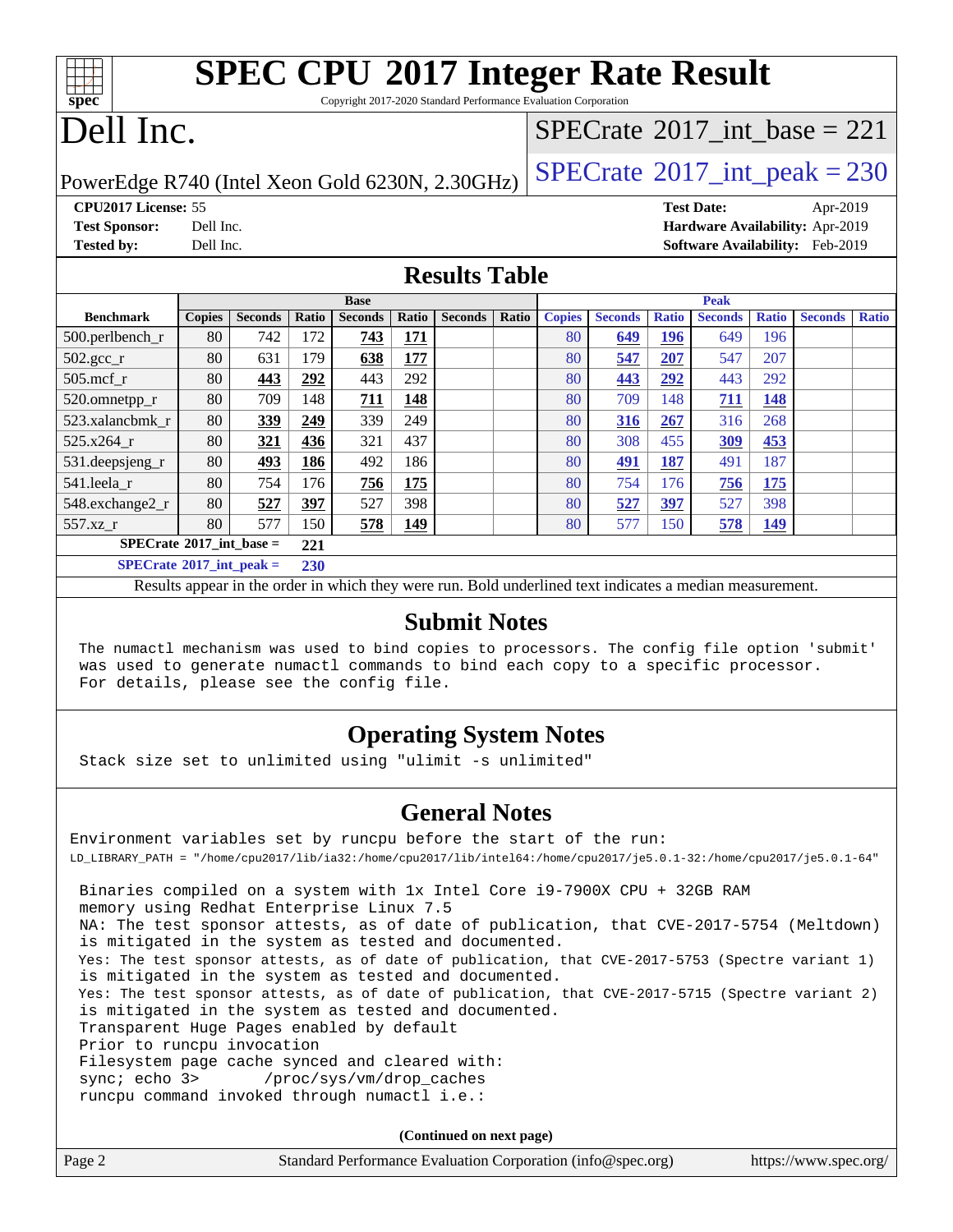

 numactl --interleave=all runcpu <etc> jemalloc, a general purpose malloc implementation built with the RedHat Enterprise 7.5, and the system compiler gcc 4.8.5 sources available from jemalloc.net or <https://github.com/jemalloc/jemalloc/releases>

#### **[Platform Notes](http://www.spec.org/auto/cpu2017/Docs/result-fields.html#PlatformNotes)**

Page 3 Standard Performance Evaluation Corporation [\(info@spec.org\)](mailto:info@spec.org) <https://www.spec.org/> BIOS settings: ADDDC setting disabled Sub NUMA Cluster enabled Virtualization Technology disabled DCU Streamer Prefetcher disabled System Profile set to Custom CPU Performance set to Maximum Performance C States set to Autonomous C1E disabled Uncore Frequency set to Dynamic Energy Efficiency Policy set to Performance Memory Patrol Scrub disabled Logical Processor enabled CPU Interconnect Bus Link Power Management disabled PCI ASPM L1 Link Power Management disabled Sysinfo program /home/cpu2017/bin/sysinfo Rev: r5974 of 2018-05-19 9bcde8f2999c33d61f64985e45859ea9 running on intel-sut Sun Apr 7 15:03:31 2019 SUT (System Under Test) info as seen by some common utilities. For more information on this section, see <https://www.spec.org/cpu2017/Docs/config.html#sysinfo> From /proc/cpuinfo model name : Intel(R) Xeon(R) Gold 6230N CPU @ 2.30GHz 2 "physical id"s (chips) 80 "processors" cores, siblings (Caution: counting these is hw and system dependent. The following excerpts from /proc/cpuinfo might not be reliable. Use with caution.) cpu cores : 20 siblings : 40 physical 0: cores 0 1 2 3 4 8 9 10 11 12 16 17 18 19 20 24 25 26 27 28 physical 1: cores 0 1 2 3 4 8 9 10 11 12 16 17 18 19 20 24 25 26 27 28 From lscpu: Architecture: x86\_64 CPU op-mode(s): 32-bit, 64-bit Byte Order: Little Endian  $CPU(s):$  80 **(Continued on next page)**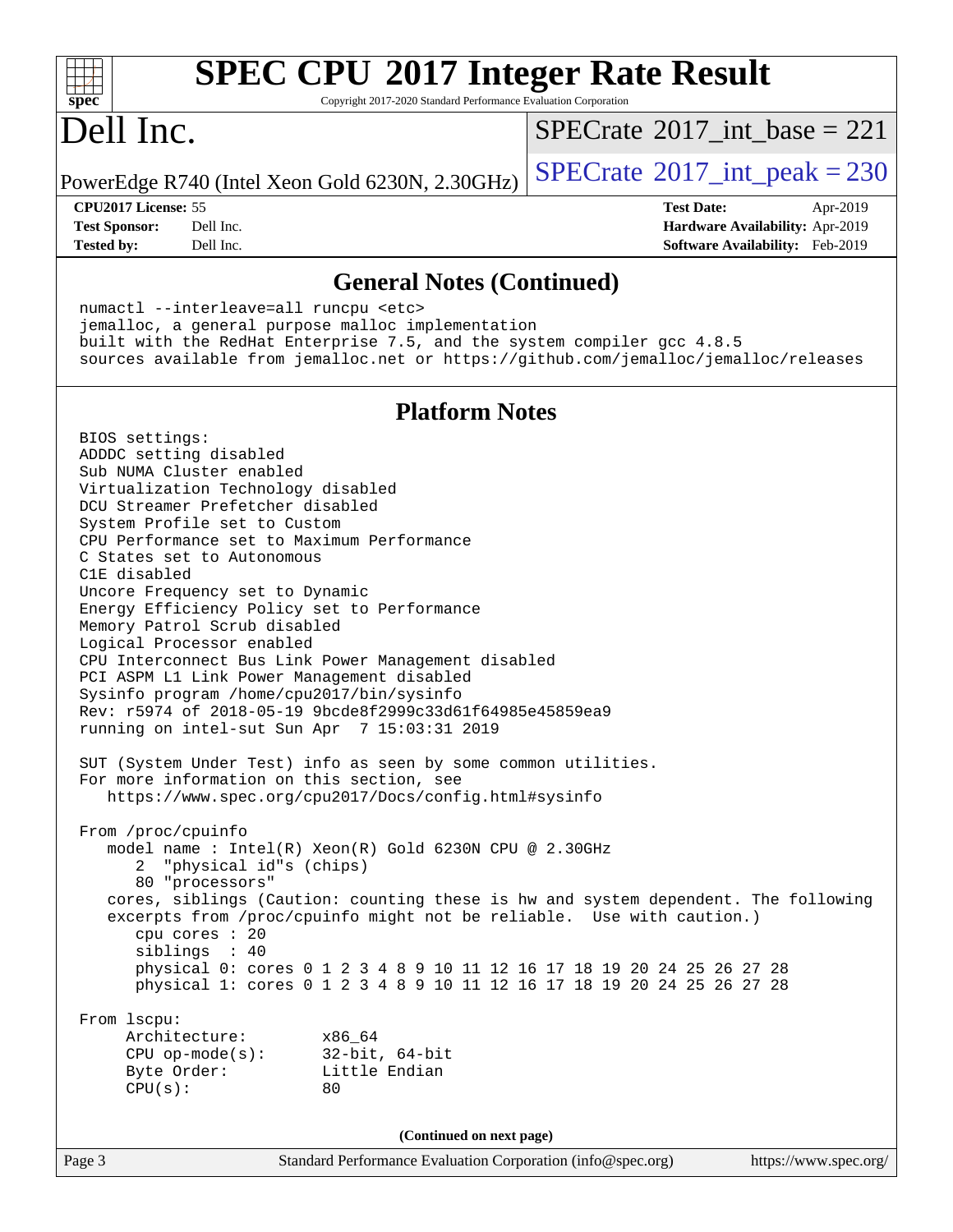

Copyright 2017-2020 Standard Performance Evaluation Corporation

## Dell Inc.

 $SPECTate$ <sup>®</sup>[2017\\_int\\_base =](http://www.spec.org/auto/cpu2017/Docs/result-fields.html#SPECrate2017intbase) 221

PowerEdge R740 (Intel Xeon Gold 6230N, 2.30GHz)  $\left|$  [SPECrate](http://www.spec.org/auto/cpu2017/Docs/result-fields.html#SPECrate2017intpeak)<sup>®</sup>[2017\\_int\\_peak = 2](http://www.spec.org/auto/cpu2017/Docs/result-fields.html#SPECrate2017intpeak)30

**[CPU2017 License:](http://www.spec.org/auto/cpu2017/Docs/result-fields.html#CPU2017License)** 55 **[Test Date:](http://www.spec.org/auto/cpu2017/Docs/result-fields.html#TestDate)** Apr-2019 **[Test Sponsor:](http://www.spec.org/auto/cpu2017/Docs/result-fields.html#TestSponsor)** Dell Inc. **[Hardware Availability:](http://www.spec.org/auto/cpu2017/Docs/result-fields.html#HardwareAvailability)** Apr-2019 **[Tested by:](http://www.spec.org/auto/cpu2017/Docs/result-fields.html#Testedby)** Dell Inc. **[Software Availability:](http://www.spec.org/auto/cpu2017/Docs/result-fields.html#SoftwareAvailability)** Feb-2019

#### **[Platform Notes \(Continued\)](http://www.spec.org/auto/cpu2017/Docs/result-fields.html#PlatformNotes)**

 On-line CPU(s) list: 0-79 Thread(s) per core: 2 Core(s) per socket: 20 Socket(s): 2 NUMA node(s): 4 Vendor ID: GenuineIntel CPU family: 6 Model: 85 Model name: Intel(R) Xeon(R) Gold 6230N CPU @ 2.30GHz Stepping: 6 CPU MHz: 2793.928 BogoMIPS: 4600.00 Virtualization: VT-x L1d cache: 32K L1i cache: 32K L2 cache: 1024K L3 cache: 28160K NUMA node0 CPU(s): 0,4,8,12,16,20,24,28,32,36,40,44,48,52,56,60,64,68,72,76<br>NUMA node1 CPU(s): 1,5,9,13,17,21,25,29,33,37,41,45,49,53,57,61,65,69,73,77 1,5,9,13,17,21,25,29,33,37,41,45,49,53,57,61,65,69,73,77 NUMA node2 CPU(s): 2,6,10,14,18,22,26,30,34,38,42,46,50,54,58,62,66,70,74,78 NUMA node3 CPU(s): 3,7,11,15,19,23,27,31,35,39,43,47,51,55,59,63,67,71,75,79 Flags: fpu vme de pse tsc msr pae mce cx8 apic sep mtrr pge mca cmov pat pse36 clflush dts acpi mmx fxsr sse sse2 ss ht tm pbe syscall nx pdpe1gb rdtscp lm constant\_tsc art arch\_perfmon pebs bts rep\_good nopl xtopology nonstop\_tsc cpuid aperfmperf pni pclmulqdq dtes64 monitor ds\_cpl vmx smx est tm2 ssse3 sdbg fma cx16 xtpr pdcm pcid dca sse4\_1 sse4\_2 x2apic movbe popcnt aes xsave avx f16c rdrand lahf\_lm abm 3dnowprefetch cpuid\_fault epb cat\_l3 cdp\_l3 invpcid\_single ssbd mba ibrs ibpb stibp ibrs\_enhanced tpr\_shadow vnmi flexpriority ept vpid fsgsbase tsc\_adjust bmi1 hle avx2 smep bmi2 erms invpcid rtm cqm mpx rdt\_a avx512f avx512dq rdseed adx smap clflushopt clwb intel\_pt avx512cd avx512bw avx512vl xsaveopt xsavec xgetbv1 xsaves cqm\_llc cqm\_occup\_llc cqm\_mbm\_total cqm\_mbm\_local dtherm ida arat pln pts pku ospke avx512\_vnni flush\_l1d arch\_capabilities /proc/cpuinfo cache data cache size : 28160 KB From numactl --hardware WARNING: a numactl 'node' might or might not correspond to a physical chip. available: 4 nodes (0-3) node 0 cpus: 0 4 8 12 16 20 24 28 32 36 40 44 48 52 56 60 64 68 72 76 node 0 size: 95146 MB node 0 free: 94839 MB node 1 cpus: 1 5 9 13 17 21 25 29 33 37 41 45 49 53 57 61 65 69 73 77 node 1 size: 96764 MB node 1 free: 96416 MB node 2 cpus: 2 6 10 14 18 22 26 30 34 38 42 46 50 54 58 62 66 70 74 78 node 2 size: 96764 MB

**(Continued on next page)**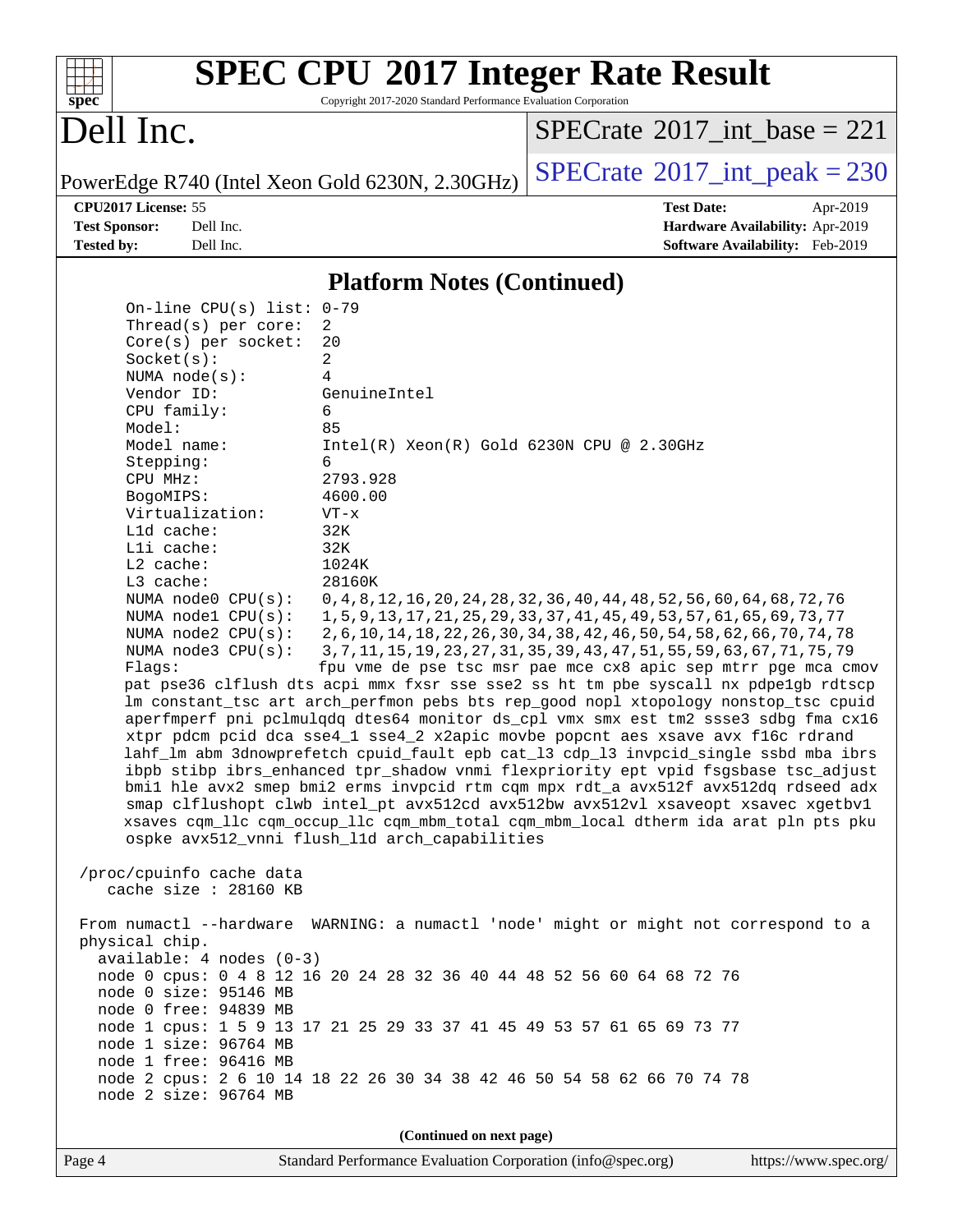| <b>SPEC CPU®2017 Integer Rate Result</b><br>Copyright 2017-2020 Standard Performance Evaluation Corporation<br>spec <sup>®</sup>                                                                                                                                                                                                                                                                                                                                                                                                                                                          |                                                                                                            |
|-------------------------------------------------------------------------------------------------------------------------------------------------------------------------------------------------------------------------------------------------------------------------------------------------------------------------------------------------------------------------------------------------------------------------------------------------------------------------------------------------------------------------------------------------------------------------------------------|------------------------------------------------------------------------------------------------------------|
| Dell Inc.                                                                                                                                                                                                                                                                                                                                                                                                                                                                                                                                                                                 | $SPECrate^{\circledast}2017$ int base = 221                                                                |
| PowerEdge R740 (Intel Xeon Gold 6230N, 2.30GHz)                                                                                                                                                                                                                                                                                                                                                                                                                                                                                                                                           | $SPECTate$ <sup>®</sup> 2017_int_peak = 230                                                                |
| CPU2017 License: 55<br>Dell Inc.<br><b>Test Sponsor:</b><br>Dell Inc.<br><b>Tested by:</b>                                                                                                                                                                                                                                                                                                                                                                                                                                                                                                | <b>Test Date:</b><br>Apr-2019<br>Hardware Availability: Apr-2019<br><b>Software Availability:</b> Feb-2019 |
| <b>Platform Notes (Continued)</b>                                                                                                                                                                                                                                                                                                                                                                                                                                                                                                                                                         |                                                                                                            |
| node 2 free: 96498 MB<br>node 3 cpus: 3 7 11 15 19 23 27 31 35 39 43 47 51 55 59 63 67 71 75 79<br>node 3 size: 96762 MB<br>node 3 free: 96474 MB<br>node distances:<br>2<br>$\mathbf 0$<br>$\mathbf{1}$<br>3<br>node<br>0 :<br>10 21 11 21<br>1:<br>21 10<br>21 11<br>2:<br>11<br>21<br>10 21<br>3:<br>21<br>21<br>10<br>11<br>From /proc/meminfo<br>MemTotal:<br>394688344 kB<br>HugePages_Total:<br>0<br>Hugepagesize:<br>2048 kB<br>/usr/bin/lsb_release -d<br>Ubuntu 18.04.2 LTS<br>From /etc/*release* /etc/*version*<br>debian_version: buster/sid<br>os-release:<br>NAME="Ubuntu" |                                                                                                            |
| VERSION="18.04.2 LTS (Bionic Beaver)"<br>ID=ubuntu<br>ID_LIKE=debian<br>PRETTY_NAME="Ubuntu 18.04.2 LTS"<br>VERSION ID="18.04"<br>HOME_URL="https://www.ubuntu.com/"<br>SUPPORT URL="https://help.ubuntu.com/"                                                                                                                                                                                                                                                                                                                                                                            |                                                                                                            |
| uname $-a$ :<br>Linux intel-sut 4.15.0-45-generic #48-Ubuntu SMP Tue Jan 29 16:28:13 UTC 2019 x86_64<br>x86_64 x86_64 GNU/Linux                                                                                                                                                                                                                                                                                                                                                                                                                                                           |                                                                                                            |
| Kernel self-reported vulnerability status:                                                                                                                                                                                                                                                                                                                                                                                                                                                                                                                                                |                                                                                                            |
| CVE-2017-5754 (Meltdown):<br>Not affected<br>CVE-2017-5753 (Spectre variant 1): Mitigation: __user pointer sanitization<br>CVE-2017-5715 (Spectre variant 2): Mitigation: Enhanced IBRS, IBPB                                                                                                                                                                                                                                                                                                                                                                                             |                                                                                                            |
| run-level 5 Apr 7 15:01                                                                                                                                                                                                                                                                                                                                                                                                                                                                                                                                                                   |                                                                                                            |
| SPEC is set to: /home/cpu2017<br>Filesystem<br>Type Size Used Avail Use% Mounted on<br>/dev/sda2<br>ext4 439G<br>19G 398G<br>$5\%$ /                                                                                                                                                                                                                                                                                                                                                                                                                                                      |                                                                                                            |
| (Continued on next page)                                                                                                                                                                                                                                                                                                                                                                                                                                                                                                                                                                  |                                                                                                            |
| Page 5<br>Standard Performance Evaluation Corporation (info@spec.org)                                                                                                                                                                                                                                                                                                                                                                                                                                                                                                                     | https://www.spec.org/                                                                                      |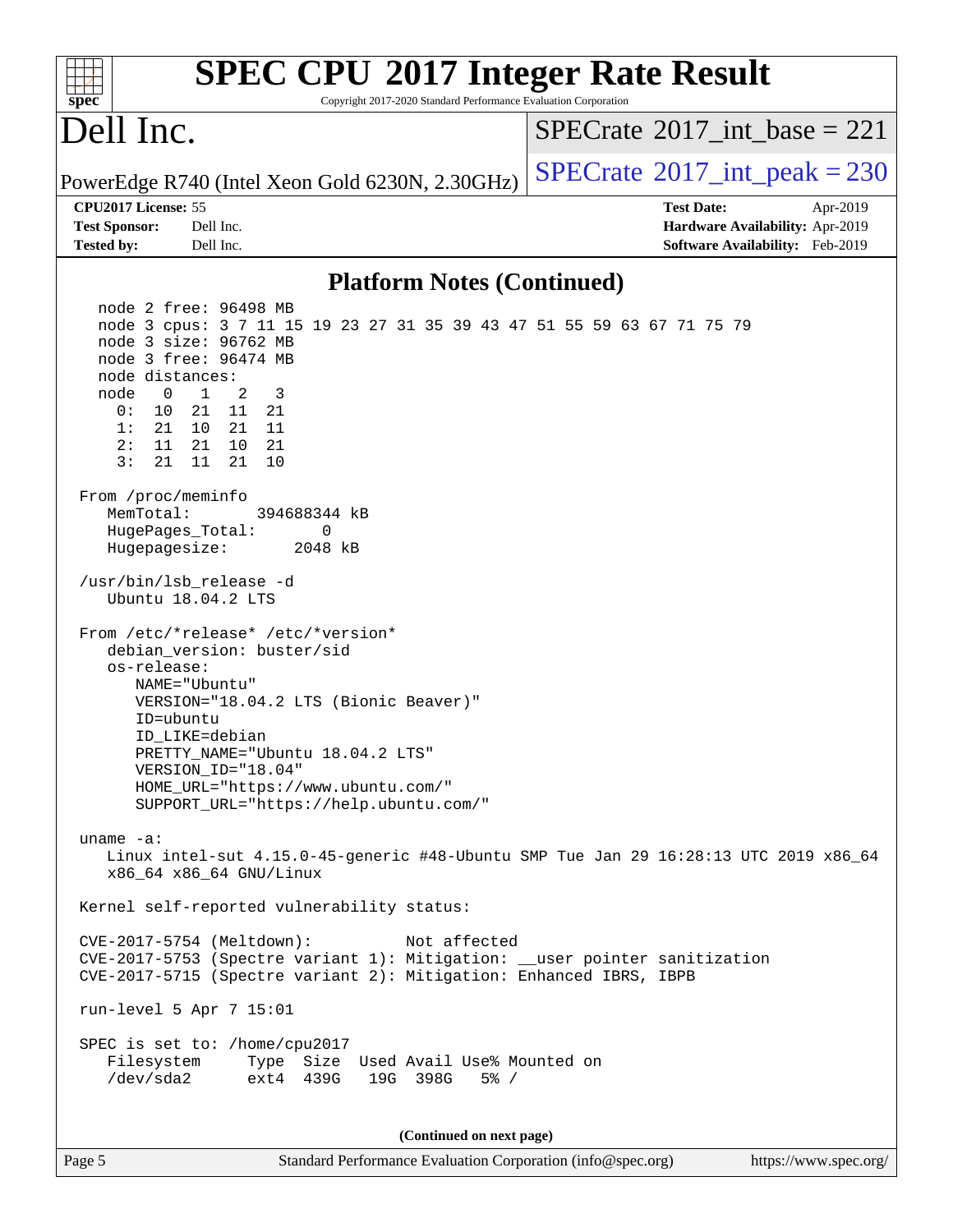

Copyright 2017-2020 Standard Performance Evaluation Corporation

## Dell Inc.

 $SPECTate$ <sup>®</sup>[2017\\_int\\_base =](http://www.spec.org/auto/cpu2017/Docs/result-fields.html#SPECrate2017intbase) 221

PowerEdge R740 (Intel Xeon Gold 6230N, 2.30GHz)  $\left|$  [SPECrate](http://www.spec.org/auto/cpu2017/Docs/result-fields.html#SPECrate2017intpeak)®[2017\\_int\\_peak = 2](http://www.spec.org/auto/cpu2017/Docs/result-fields.html#SPECrate2017intpeak)30

**[Tested by:](http://www.spec.org/auto/cpu2017/Docs/result-fields.html#Testedby)** Dell Inc. **[Software Availability:](http://www.spec.org/auto/cpu2017/Docs/result-fields.html#SoftwareAvailability)** Feb-2019

**[CPU2017 License:](http://www.spec.org/auto/cpu2017/Docs/result-fields.html#CPU2017License)** 55 **[Test Date:](http://www.spec.org/auto/cpu2017/Docs/result-fields.html#TestDate)** Apr-2019 **[Test Sponsor:](http://www.spec.org/auto/cpu2017/Docs/result-fields.html#TestSponsor)** Dell Inc. **[Hardware Availability:](http://www.spec.org/auto/cpu2017/Docs/result-fields.html#HardwareAvailability)** Apr-2019

#### **[Platform Notes \(Continued\)](http://www.spec.org/auto/cpu2017/Docs/result-fields.html#PlatformNotes)**

 Additional information from dmidecode follows. WARNING: Use caution when you interpret this section. The 'dmidecode' program reads system data which is "intended to allow hardware to be accurately determined", but the intent may not be met, as there are frequent changes to hardware, firmware, and the "DMTF SMBIOS" standard. BIOS Dell Inc. 2.1.7 04/03/2019 Memory: 12x 00AD069D00AD HMA84GR7CJR4N-WM 32 GB 2 rank 2933 12x Not Specified Not Specified (End of data from sysinfo program) **[Compiler Version Notes](http://www.spec.org/auto/cpu2017/Docs/result-fields.html#CompilerVersionNotes)** ==============================================================================  $C$  | 502.gcc\_r(peak) ------------------------------------------------------------------------------ Intel(R) C Intel(R) 64 Compiler for applications running on IA-32, Version 19.0.1.144 Build 20181018 Copyright (C) 1985-2018 Intel Corporation. All rights reserved. ------------------------------------------------------------------------------ ============================================================================== C | 500.perlbench\_r(base, peak) 502.gcc\_r(base) 505.mcf\_r(base, peak) | 525.x264\_r(base, peak) 557.xz\_r(base, peak) ------------------------------------------------------------------------------ Intel(R) C Intel(R) 64 Compiler for applications running on Intel(R) 64, Version 19.0.1.144 Build 20181018 Copyright (C) 1985-2018 Intel Corporation. All rights reserved. ------------------------------------------------------------------------------ ==============================================================================  $C \qquad \qquad | \; 502.\text{gcc\_r}(\text{peak})$ ------------------------------------------------------------------------------ Intel(R) C Intel(R) 64 Compiler for applications running on IA-32, Version 19.0.1.144 Build 20181018 Copyright (C) 1985-2018 Intel Corporation. All rights reserved. ------------------------------------------------------------------------------ ============================================================================== C | 500.perlbench\_r(base, peak) 502.gcc\_r(base) 505.mcf\_r(base, peak) | 525.x264\_r(base, peak) 557.xz\_r(base, peak) ------------------------------------------------------------------------------ Intel(R) C Intel(R) 64 Compiler for applications running on Intel(R)  $64$ , Version 19.0.1.144 Build 20181018 Copyright (C) 1985-2018 Intel Corporation. All rights reserved. ------------------------------------------------------------------------------ **(Continued on next page)**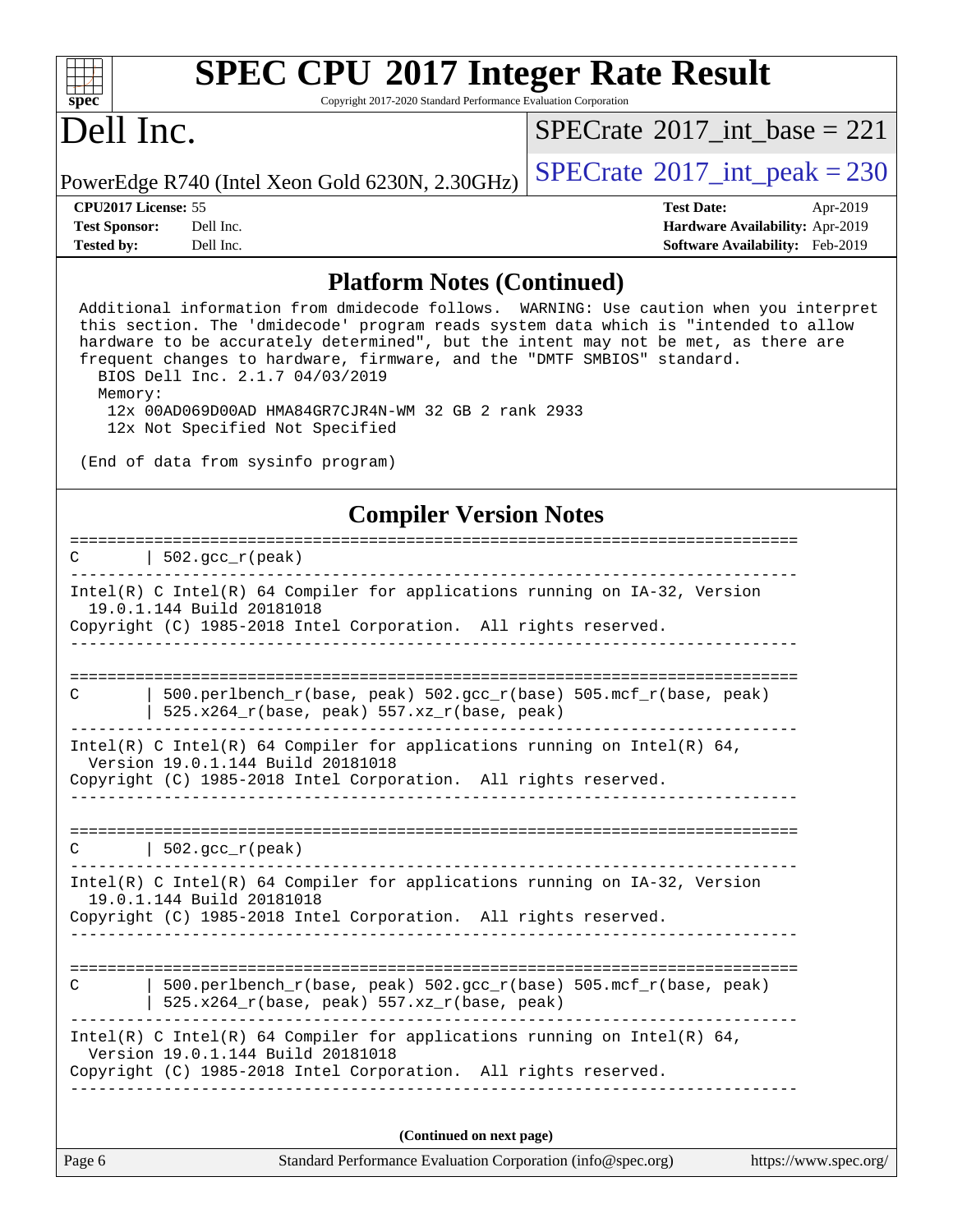| s<br>E<br>n<br>¢<br>÷, |  |  |  |  |  |
|------------------------|--|--|--|--|--|

Copyright 2017-2020 Standard Performance Evaluation Corporation

## Dell Inc.

 $SPECTate$ <sup>®</sup>[2017\\_int\\_base =](http://www.spec.org/auto/cpu2017/Docs/result-fields.html#SPECrate2017intbase) 221

PowerEdge R740 (Intel Xeon Gold 6230N, 2.30GHz)  $\left|$  [SPECrate](http://www.spec.org/auto/cpu2017/Docs/result-fields.html#SPECrate2017intpeak)<sup>®</sup>[2017\\_int\\_peak = 2](http://www.spec.org/auto/cpu2017/Docs/result-fields.html#SPECrate2017intpeak)30

**[CPU2017 License:](http://www.spec.org/auto/cpu2017/Docs/result-fields.html#CPU2017License)** 55 **[Test Date:](http://www.spec.org/auto/cpu2017/Docs/result-fields.html#TestDate)** Apr-2019 **[Test Sponsor:](http://www.spec.org/auto/cpu2017/Docs/result-fields.html#TestSponsor)** Dell Inc. **[Hardware Availability:](http://www.spec.org/auto/cpu2017/Docs/result-fields.html#HardwareAvailability)** Apr-2019 **[Tested by:](http://www.spec.org/auto/cpu2017/Docs/result-fields.html#Testedby)** Dell Inc. **[Software Availability:](http://www.spec.org/auto/cpu2017/Docs/result-fields.html#SoftwareAvailability)** Feb-2019

#### **[Compiler Version Notes \(Continued\)](http://www.spec.org/auto/cpu2017/Docs/result-fields.html#CompilerVersionNotes)**

| $C++$                                                                                                                                                                                | $523$ .xalancbmk $r(\text{peak})$                                                                                                                                                        |  |  |  |  |  |
|--------------------------------------------------------------------------------------------------------------------------------------------------------------------------------------|------------------------------------------------------------------------------------------------------------------------------------------------------------------------------------------|--|--|--|--|--|
|                                                                                                                                                                                      | Intel(R) $C++$ Intel(R) 64 Compiler for applications running on $IA-32$ , Version<br>19.0.1.144 Build 20181018                                                                           |  |  |  |  |  |
|                                                                                                                                                                                      | Copyright (C) 1985-2018 Intel Corporation. All rights reserved.                                                                                                                          |  |  |  |  |  |
|                                                                                                                                                                                      |                                                                                                                                                                                          |  |  |  |  |  |
| $C++$                                                                                                                                                                                | 520. omnetpp $r(base, peak)$ 523. xalancbmk $r(base)$<br>531.deepsjeng_r(base, peak) 541.leela_r(base, peak)                                                                             |  |  |  |  |  |
| Intel(R) $C++$ Intel(R) 64 Compiler for applications running on Intel(R) 64,<br>Version 19.0.1.144 Build 20181018<br>Copyright (C) 1985-2018 Intel Corporation. All rights reserved. |                                                                                                                                                                                          |  |  |  |  |  |
|                                                                                                                                                                                      |                                                                                                                                                                                          |  |  |  |  |  |
| $C++$                                                                                                                                                                                | 523.xalancbmk_r(peak)                                                                                                                                                                    |  |  |  |  |  |
| Intel(R) C++ Intel(R) 64 Compiler for applications running on IA-32, Version<br>19.0.1.144 Build 20181018<br>Copyright (C) 1985-2018 Intel Corporation. All rights reserved.         |                                                                                                                                                                                          |  |  |  |  |  |
|                                                                                                                                                                                      |                                                                                                                                                                                          |  |  |  |  |  |
| $C++$                                                                                                                                                                                | 520.omnetpp_r(base, peak) 523.xalancbmk_r(base)<br>531.deepsjeng_r(base, peak) 541.leela_r(base, peak)                                                                                   |  |  |  |  |  |
|                                                                                                                                                                                      | Intel(R) $C++$ Intel(R) 64 Compiler for applications running on Intel(R) 64,<br>Version 19.0.1.144 Build 20181018<br>Copyright (C) 1985-2018 Intel Corporation. All rights reserved.     |  |  |  |  |  |
|                                                                                                                                                                                      |                                                                                                                                                                                          |  |  |  |  |  |
| Fortran                                                                                                                                                                              | 548.exchange2_r(base, peak)                                                                                                                                                              |  |  |  |  |  |
|                                                                                                                                                                                      | $Intel(R)$ Fortran Intel(R) 64 Compiler for applications running on Intel(R)<br>64, Version 19.0.1.144 Build 20181018<br>Copyright (C) 1985-2018 Intel Corporation. All rights reserved. |  |  |  |  |  |
|                                                                                                                                                                                      |                                                                                                                                                                                          |  |  |  |  |  |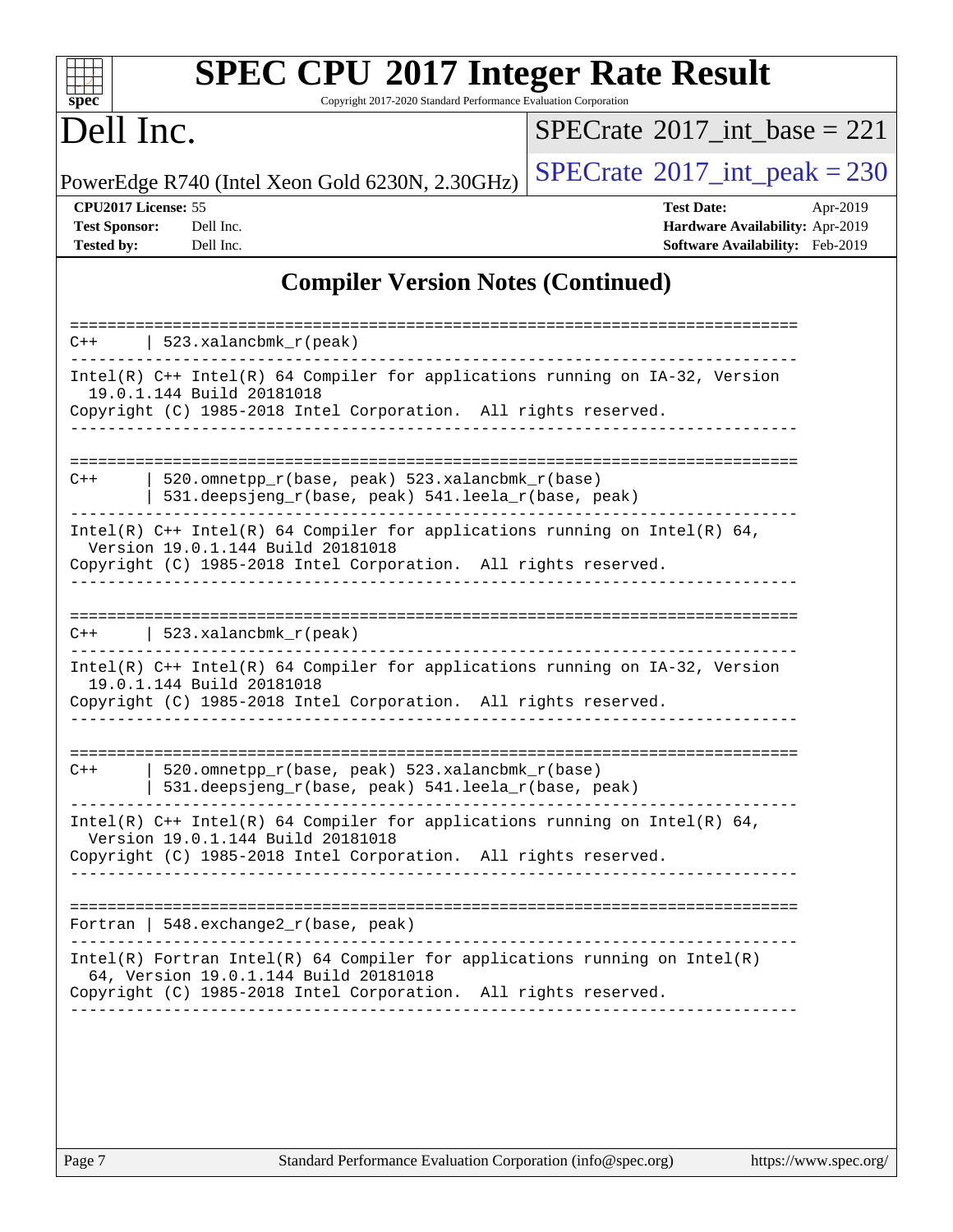

Copyright 2017-2020 Standard Performance Evaluation Corporation

## Dell Inc.

 $SPECrate$ <sup>®</sup>[2017\\_int\\_base =](http://www.spec.org/auto/cpu2017/Docs/result-fields.html#SPECrate2017intbase) 221

PowerEdge R740 (Intel Xeon Gold 6230N, 2.30GHz)  $\vert$  [SPECrate](http://www.spec.org/auto/cpu2017/Docs/result-fields.html#SPECrate2017intpeak)®[2017\\_int\\_peak = 2](http://www.spec.org/auto/cpu2017/Docs/result-fields.html#SPECrate2017intpeak)30

**[CPU2017 License:](http://www.spec.org/auto/cpu2017/Docs/result-fields.html#CPU2017License)** 55 **[Test Date:](http://www.spec.org/auto/cpu2017/Docs/result-fields.html#TestDate)** Apr-2019 **[Test Sponsor:](http://www.spec.org/auto/cpu2017/Docs/result-fields.html#TestSponsor)** Dell Inc. **[Hardware Availability:](http://www.spec.org/auto/cpu2017/Docs/result-fields.html#HardwareAvailability)** Apr-2019 **[Tested by:](http://www.spec.org/auto/cpu2017/Docs/result-fields.html#Testedby)** Dell Inc. **[Software Availability:](http://www.spec.org/auto/cpu2017/Docs/result-fields.html#SoftwareAvailability)** Feb-2019

## **[Base Compiler Invocation](http://www.spec.org/auto/cpu2017/Docs/result-fields.html#BaseCompilerInvocation)**

[C benchmarks:](http://www.spec.org/auto/cpu2017/Docs/result-fields.html#Cbenchmarks) [icc -m64 -std=c11](http://www.spec.org/cpu2017/results/res2019q3/cpu2017-20190805-16529.flags.html#user_CCbase_intel_icc_64bit_c11_33ee0cdaae7deeeab2a9725423ba97205ce30f63b9926c2519791662299b76a0318f32ddfffdc46587804de3178b4f9328c46fa7c2b0cd779d7a61945c91cd35)

[C++ benchmarks:](http://www.spec.org/auto/cpu2017/Docs/result-fields.html#CXXbenchmarks) [icpc -m64](http://www.spec.org/cpu2017/results/res2019q3/cpu2017-20190805-16529.flags.html#user_CXXbase_intel_icpc_64bit_4ecb2543ae3f1412ef961e0650ca070fec7b7afdcd6ed48761b84423119d1bf6bdf5cad15b44d48e7256388bc77273b966e5eb805aefd121eb22e9299b2ec9d9)

[Fortran benchmarks](http://www.spec.org/auto/cpu2017/Docs/result-fields.html#Fortranbenchmarks): [ifort -m64](http://www.spec.org/cpu2017/results/res2019q3/cpu2017-20190805-16529.flags.html#user_FCbase_intel_ifort_64bit_24f2bb282fbaeffd6157abe4f878425411749daecae9a33200eee2bee2fe76f3b89351d69a8130dd5949958ce389cf37ff59a95e7a40d588e8d3a57e0c3fd751)

### **[Base Portability Flags](http://www.spec.org/auto/cpu2017/Docs/result-fields.html#BasePortabilityFlags)**

 500.perlbench\_r: [-DSPEC\\_LP64](http://www.spec.org/cpu2017/results/res2019q3/cpu2017-20190805-16529.flags.html#b500.perlbench_r_basePORTABILITY_DSPEC_LP64) [-DSPEC\\_LINUX\\_X64](http://www.spec.org/cpu2017/results/res2019q3/cpu2017-20190805-16529.flags.html#b500.perlbench_r_baseCPORTABILITY_DSPEC_LINUX_X64) 502.gcc\_r: [-DSPEC\\_LP64](http://www.spec.org/cpu2017/results/res2019q3/cpu2017-20190805-16529.flags.html#suite_basePORTABILITY502_gcc_r_DSPEC_LP64) 505.mcf\_r: [-DSPEC\\_LP64](http://www.spec.org/cpu2017/results/res2019q3/cpu2017-20190805-16529.flags.html#suite_basePORTABILITY505_mcf_r_DSPEC_LP64) 520.omnetpp\_r: [-DSPEC\\_LP64](http://www.spec.org/cpu2017/results/res2019q3/cpu2017-20190805-16529.flags.html#suite_basePORTABILITY520_omnetpp_r_DSPEC_LP64) 523.xalancbmk\_r: [-DSPEC\\_LP64](http://www.spec.org/cpu2017/results/res2019q3/cpu2017-20190805-16529.flags.html#suite_basePORTABILITY523_xalancbmk_r_DSPEC_LP64) [-DSPEC\\_LINUX](http://www.spec.org/cpu2017/results/res2019q3/cpu2017-20190805-16529.flags.html#b523.xalancbmk_r_baseCXXPORTABILITY_DSPEC_LINUX) 525.x264\_r: [-DSPEC\\_LP64](http://www.spec.org/cpu2017/results/res2019q3/cpu2017-20190805-16529.flags.html#suite_basePORTABILITY525_x264_r_DSPEC_LP64) 531.deepsjeng\_r: [-DSPEC\\_LP64](http://www.spec.org/cpu2017/results/res2019q3/cpu2017-20190805-16529.flags.html#suite_basePORTABILITY531_deepsjeng_r_DSPEC_LP64) 541.leela\_r: [-DSPEC\\_LP64](http://www.spec.org/cpu2017/results/res2019q3/cpu2017-20190805-16529.flags.html#suite_basePORTABILITY541_leela_r_DSPEC_LP64) 548.exchange2\_r: [-DSPEC\\_LP64](http://www.spec.org/cpu2017/results/res2019q3/cpu2017-20190805-16529.flags.html#suite_basePORTABILITY548_exchange2_r_DSPEC_LP64) 557.xz\_r: [-DSPEC\\_LP64](http://www.spec.org/cpu2017/results/res2019q3/cpu2017-20190805-16529.flags.html#suite_basePORTABILITY557_xz_r_DSPEC_LP64)

## **[Base Optimization Flags](http://www.spec.org/auto/cpu2017/Docs/result-fields.html#BaseOptimizationFlags)**

#### [C benchmarks](http://www.spec.org/auto/cpu2017/Docs/result-fields.html#Cbenchmarks):

[-Wl,-z,muldefs](http://www.spec.org/cpu2017/results/res2019q3/cpu2017-20190805-16529.flags.html#user_CCbase_link_force_multiple1_b4cbdb97b34bdee9ceefcfe54f4c8ea74255f0b02a4b23e853cdb0e18eb4525ac79b5a88067c842dd0ee6996c24547a27a4b99331201badda8798ef8a743f577) [-xCORE-AVX512](http://www.spec.org/cpu2017/results/res2019q3/cpu2017-20190805-16529.flags.html#user_CCbase_f-xCORE-AVX512) [-ipo](http://www.spec.org/cpu2017/results/res2019q3/cpu2017-20190805-16529.flags.html#user_CCbase_f-ipo) [-O3](http://www.spec.org/cpu2017/results/res2019q3/cpu2017-20190805-16529.flags.html#user_CCbase_f-O3) [-no-prec-div](http://www.spec.org/cpu2017/results/res2019q3/cpu2017-20190805-16529.flags.html#user_CCbase_f-no-prec-div) [-qopt-mem-layout-trans=4](http://www.spec.org/cpu2017/results/res2019q3/cpu2017-20190805-16529.flags.html#user_CCbase_f-qopt-mem-layout-trans_fa39e755916c150a61361b7846f310bcdf6f04e385ef281cadf3647acec3f0ae266d1a1d22d972a7087a248fd4e6ca390a3634700869573d231a252c784941a8) [-L/usr/local/IntelCompiler19/compilers\\_and\\_libraries\\_2019.1.144/linux/compiler/lib/intel64](http://www.spec.org/cpu2017/results/res2019q3/cpu2017-20190805-16529.flags.html#user_CCbase_qkmalloc_link_f25da0aa8cf9bced0533715046f0c2fbfb1a7191e3e496916672e09b4c388a884c4c7e4862cb529343da2264b43416df65c99fd1ddbf5dd13ae6d3130cf47881) [-lqkmalloc](http://www.spec.org/cpu2017/results/res2019q3/cpu2017-20190805-16529.flags.html#user_CCbase_qkmalloc_link_lib_79a818439969f771c6bc311cfd333c00fc099dad35c030f5aab9dda831713d2015205805422f83de8875488a2991c0a156aaa600e1f9138f8fc37004abc96dc5)

#### [C++ benchmarks](http://www.spec.org/auto/cpu2017/Docs/result-fields.html#CXXbenchmarks):

[-Wl,-z,muldefs](http://www.spec.org/cpu2017/results/res2019q3/cpu2017-20190805-16529.flags.html#user_CXXbase_link_force_multiple1_b4cbdb97b34bdee9ceefcfe54f4c8ea74255f0b02a4b23e853cdb0e18eb4525ac79b5a88067c842dd0ee6996c24547a27a4b99331201badda8798ef8a743f577) [-xCORE-AVX512](http://www.spec.org/cpu2017/results/res2019q3/cpu2017-20190805-16529.flags.html#user_CXXbase_f-xCORE-AVX512) [-ipo](http://www.spec.org/cpu2017/results/res2019q3/cpu2017-20190805-16529.flags.html#user_CXXbase_f-ipo) [-O3](http://www.spec.org/cpu2017/results/res2019q3/cpu2017-20190805-16529.flags.html#user_CXXbase_f-O3) [-no-prec-div](http://www.spec.org/cpu2017/results/res2019q3/cpu2017-20190805-16529.flags.html#user_CXXbase_f-no-prec-div)

[-qopt-mem-layout-trans=4](http://www.spec.org/cpu2017/results/res2019q3/cpu2017-20190805-16529.flags.html#user_CXXbase_f-qopt-mem-layout-trans_fa39e755916c150a61361b7846f310bcdf6f04e385ef281cadf3647acec3f0ae266d1a1d22d972a7087a248fd4e6ca390a3634700869573d231a252c784941a8)

[-L/usr/local/IntelCompiler19/compilers\\_and\\_libraries\\_2019.1.144/linux/compiler/lib/intel64](http://www.spec.org/cpu2017/results/res2019q3/cpu2017-20190805-16529.flags.html#user_CXXbase_qkmalloc_link_f25da0aa8cf9bced0533715046f0c2fbfb1a7191e3e496916672e09b4c388a884c4c7e4862cb529343da2264b43416df65c99fd1ddbf5dd13ae6d3130cf47881) [-lqkmalloc](http://www.spec.org/cpu2017/results/res2019q3/cpu2017-20190805-16529.flags.html#user_CXXbase_qkmalloc_link_lib_79a818439969f771c6bc311cfd333c00fc099dad35c030f5aab9dda831713d2015205805422f83de8875488a2991c0a156aaa600e1f9138f8fc37004abc96dc5)

#### [Fortran benchmarks](http://www.spec.org/auto/cpu2017/Docs/result-fields.html#Fortranbenchmarks):

[-Wl,-z,muldefs](http://www.spec.org/cpu2017/results/res2019q3/cpu2017-20190805-16529.flags.html#user_FCbase_link_force_multiple1_b4cbdb97b34bdee9ceefcfe54f4c8ea74255f0b02a4b23e853cdb0e18eb4525ac79b5a88067c842dd0ee6996c24547a27a4b99331201badda8798ef8a743f577) [-xCORE-AVX512](http://www.spec.org/cpu2017/results/res2019q3/cpu2017-20190805-16529.flags.html#user_FCbase_f-xCORE-AVX512) [-ipo](http://www.spec.org/cpu2017/results/res2019q3/cpu2017-20190805-16529.flags.html#user_FCbase_f-ipo) [-O3](http://www.spec.org/cpu2017/results/res2019q3/cpu2017-20190805-16529.flags.html#user_FCbase_f-O3) [-no-prec-div](http://www.spec.org/cpu2017/results/res2019q3/cpu2017-20190805-16529.flags.html#user_FCbase_f-no-prec-div) [-qopt-mem-layout-trans=4](http://www.spec.org/cpu2017/results/res2019q3/cpu2017-20190805-16529.flags.html#user_FCbase_f-qopt-mem-layout-trans_fa39e755916c150a61361b7846f310bcdf6f04e385ef281cadf3647acec3f0ae266d1a1d22d972a7087a248fd4e6ca390a3634700869573d231a252c784941a8) [-nostandard-realloc-lhs](http://www.spec.org/cpu2017/results/res2019q3/cpu2017-20190805-16529.flags.html#user_FCbase_f_2003_std_realloc_82b4557e90729c0f113870c07e44d33d6f5a304b4f63d4c15d2d0f1fab99f5daaed73bdb9275d9ae411527f28b936061aa8b9c8f2d63842963b95c9dd6426b8a) [-align array32byte](http://www.spec.org/cpu2017/results/res2019q3/cpu2017-20190805-16529.flags.html#user_FCbase_align_array32byte_b982fe038af199962ba9a80c053b8342c548c85b40b8e86eb3cc33dee0d7986a4af373ac2d51c3f7cf710a18d62fdce2948f201cd044323541f22fc0fffc51b6) [-L/usr/local/IntelCompiler19/compilers\\_and\\_libraries\\_2019.1.144/linux/compiler/lib/intel64](http://www.spec.org/cpu2017/results/res2019q3/cpu2017-20190805-16529.flags.html#user_FCbase_qkmalloc_link_f25da0aa8cf9bced0533715046f0c2fbfb1a7191e3e496916672e09b4c388a884c4c7e4862cb529343da2264b43416df65c99fd1ddbf5dd13ae6d3130cf47881) [-lqkmalloc](http://www.spec.org/cpu2017/results/res2019q3/cpu2017-20190805-16529.flags.html#user_FCbase_qkmalloc_link_lib_79a818439969f771c6bc311cfd333c00fc099dad35c030f5aab9dda831713d2015205805422f83de8875488a2991c0a156aaa600e1f9138f8fc37004abc96dc5)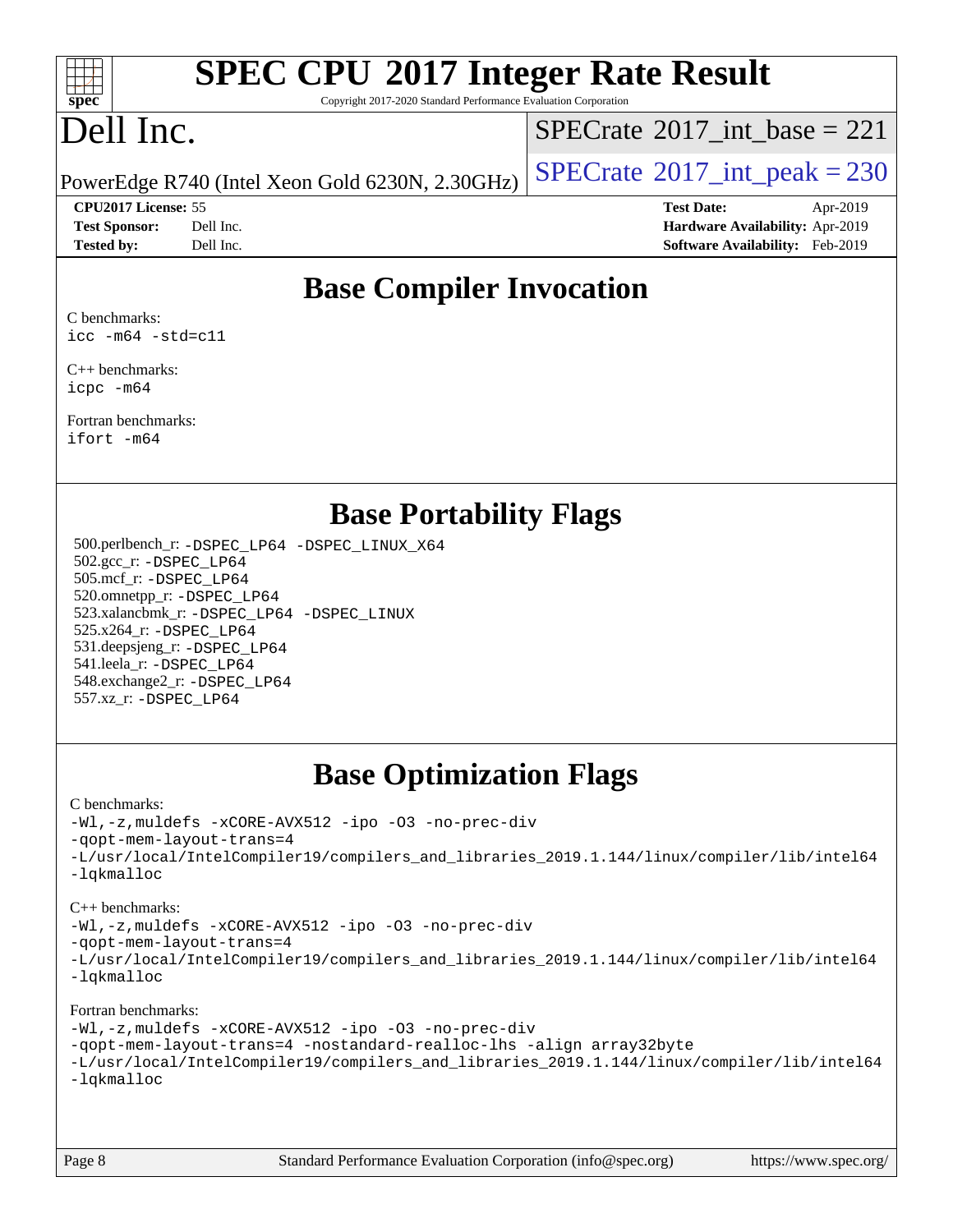| <b>SPEC CPU®2017 Integer Rate Result</b>                        |  |
|-----------------------------------------------------------------|--|
| Copyright 2017-2020 Standard Performance Evaluation Corporation |  |

## Dell Inc.

**[spec](http://www.spec.org/)**

 $SPECTate$ <sup>®</sup>[2017\\_int\\_base =](http://www.spec.org/auto/cpu2017/Docs/result-fields.html#SPECrate2017intbase) 221

PowerEdge R740 (Intel Xeon Gold 6230N, 2.30GHz)  $\left|$  [SPECrate](http://www.spec.org/auto/cpu2017/Docs/result-fields.html#SPECrate2017intpeak)<sup>®</sup>[2017\\_int\\_peak = 2](http://www.spec.org/auto/cpu2017/Docs/result-fields.html#SPECrate2017intpeak)30

**[CPU2017 License:](http://www.spec.org/auto/cpu2017/Docs/result-fields.html#CPU2017License)** 55 **[Test Date:](http://www.spec.org/auto/cpu2017/Docs/result-fields.html#TestDate)** Apr-2019 **[Test Sponsor:](http://www.spec.org/auto/cpu2017/Docs/result-fields.html#TestSponsor)** Dell Inc. **[Hardware Availability:](http://www.spec.org/auto/cpu2017/Docs/result-fields.html#HardwareAvailability)** Apr-2019 **[Tested by:](http://www.spec.org/auto/cpu2017/Docs/result-fields.html#Testedby)** Dell Inc. **[Software Availability:](http://www.spec.org/auto/cpu2017/Docs/result-fields.html#SoftwareAvailability)** Feb-2019

## **[Peak Compiler Invocation](http://www.spec.org/auto/cpu2017/Docs/result-fields.html#PeakCompilerInvocation)**

[C benchmarks \(except as noted below\):](http://www.spec.org/auto/cpu2017/Docs/result-fields.html#Cbenchmarksexceptasnotedbelow) [icc -m64 -std=c11](http://www.spec.org/cpu2017/results/res2019q3/cpu2017-20190805-16529.flags.html#user_CCpeak_intel_icc_64bit_c11_33ee0cdaae7deeeab2a9725423ba97205ce30f63b9926c2519791662299b76a0318f32ddfffdc46587804de3178b4f9328c46fa7c2b0cd779d7a61945c91cd35)

502.gcc\_r: [icc -m32 -std=c11 -L/usr/local/IntelCompiler19/compilers\\_and\\_libraries\\_2019.1.144/linux/compiler/lib/ia32\\_lin](http://www.spec.org/cpu2017/results/res2019q3/cpu2017-20190805-16529.flags.html#user_peakCCLD502_gcc_r_intel_icc_40453ff6bf9521e1d4c2d3e2fb99253a88fa516366d57fe908127cec2d2803e1a519020f7199618d366f5331d17d60a40bdca38a56a807895183dcecb671b0e5)

[C++ benchmarks \(except as noted below\):](http://www.spec.org/auto/cpu2017/Docs/result-fields.html#CXXbenchmarksexceptasnotedbelow) [icpc -m64](http://www.spec.org/cpu2017/results/res2019q3/cpu2017-20190805-16529.flags.html#user_CXXpeak_intel_icpc_64bit_4ecb2543ae3f1412ef961e0650ca070fec7b7afdcd6ed48761b84423119d1bf6bdf5cad15b44d48e7256388bc77273b966e5eb805aefd121eb22e9299b2ec9d9)

523.xalancbmk\_r: [icpc -m32 -L/usr/local/IntelCompiler19/compilers\\_and\\_libraries\\_2019.1.144/linux/compiler/lib/ia32\\_lin](http://www.spec.org/cpu2017/results/res2019q3/cpu2017-20190805-16529.flags.html#user_peakCXXLD523_xalancbmk_r_intel_icpc_da1545662a59c569b62a27824af614167f9a0289efc0155d279b219af3bd2ccb3c10a77eb36bcb264d681e48d9166bbcec9d21ef2c85e5a63a687a8887ddded7)

#### [Fortran benchmarks](http://www.spec.org/auto/cpu2017/Docs/result-fields.html#Fortranbenchmarks): [ifort -m64](http://www.spec.org/cpu2017/results/res2019q3/cpu2017-20190805-16529.flags.html#user_FCpeak_intel_ifort_64bit_24f2bb282fbaeffd6157abe4f878425411749daecae9a33200eee2bee2fe76f3b89351d69a8130dd5949958ce389cf37ff59a95e7a40d588e8d3a57e0c3fd751)

## **[Peak Portability Flags](http://www.spec.org/auto/cpu2017/Docs/result-fields.html#PeakPortabilityFlags)**

 500.perlbench\_r: [-DSPEC\\_LP64](http://www.spec.org/cpu2017/results/res2019q3/cpu2017-20190805-16529.flags.html#b500.perlbench_r_peakPORTABILITY_DSPEC_LP64) [-DSPEC\\_LINUX\\_X64](http://www.spec.org/cpu2017/results/res2019q3/cpu2017-20190805-16529.flags.html#b500.perlbench_r_peakCPORTABILITY_DSPEC_LINUX_X64) 502.gcc\_r: [-D\\_FILE\\_OFFSET\\_BITS=64](http://www.spec.org/cpu2017/results/res2019q3/cpu2017-20190805-16529.flags.html#user_peakPORTABILITY502_gcc_r_file_offset_bits_64_5ae949a99b284ddf4e95728d47cb0843d81b2eb0e18bdfe74bbf0f61d0b064f4bda2f10ea5eb90e1dcab0e84dbc592acfc5018bc955c18609f94ddb8d550002c) 505.mcf\_r: [-DSPEC\\_LP64](http://www.spec.org/cpu2017/results/res2019q3/cpu2017-20190805-16529.flags.html#suite_peakPORTABILITY505_mcf_r_DSPEC_LP64) 520.omnetpp\_r: [-DSPEC\\_LP64](http://www.spec.org/cpu2017/results/res2019q3/cpu2017-20190805-16529.flags.html#suite_peakPORTABILITY520_omnetpp_r_DSPEC_LP64) 523.xalancbmk\_r: [-D\\_FILE\\_OFFSET\\_BITS=64](http://www.spec.org/cpu2017/results/res2019q3/cpu2017-20190805-16529.flags.html#user_peakPORTABILITY523_xalancbmk_r_file_offset_bits_64_5ae949a99b284ddf4e95728d47cb0843d81b2eb0e18bdfe74bbf0f61d0b064f4bda2f10ea5eb90e1dcab0e84dbc592acfc5018bc955c18609f94ddb8d550002c) [-DSPEC\\_LINUX](http://www.spec.org/cpu2017/results/res2019q3/cpu2017-20190805-16529.flags.html#b523.xalancbmk_r_peakCXXPORTABILITY_DSPEC_LINUX) 525.x264\_r: [-DSPEC\\_LP64](http://www.spec.org/cpu2017/results/res2019q3/cpu2017-20190805-16529.flags.html#suite_peakPORTABILITY525_x264_r_DSPEC_LP64) 531.deepsjeng\_r: [-DSPEC\\_LP64](http://www.spec.org/cpu2017/results/res2019q3/cpu2017-20190805-16529.flags.html#suite_peakPORTABILITY531_deepsjeng_r_DSPEC_LP64) 541.leela\_r: [-DSPEC\\_LP64](http://www.spec.org/cpu2017/results/res2019q3/cpu2017-20190805-16529.flags.html#suite_peakPORTABILITY541_leela_r_DSPEC_LP64) 548.exchange2\_r: [-DSPEC\\_LP64](http://www.spec.org/cpu2017/results/res2019q3/cpu2017-20190805-16529.flags.html#suite_peakPORTABILITY548_exchange2_r_DSPEC_LP64) 557.xz\_r: [-DSPEC\\_LP64](http://www.spec.org/cpu2017/results/res2019q3/cpu2017-20190805-16529.flags.html#suite_peakPORTABILITY557_xz_r_DSPEC_LP64)

## **[Peak Optimization Flags](http://www.spec.org/auto/cpu2017/Docs/result-fields.html#PeakOptimizationFlags)**

[C benchmarks](http://www.spec.org/auto/cpu2017/Docs/result-fields.html#Cbenchmarks):

 500.perlbench\_r: [-Wl,-z,muldefs](http://www.spec.org/cpu2017/results/res2019q3/cpu2017-20190805-16529.flags.html#user_peakEXTRA_LDFLAGS500_perlbench_r_link_force_multiple1_b4cbdb97b34bdee9ceefcfe54f4c8ea74255f0b02a4b23e853cdb0e18eb4525ac79b5a88067c842dd0ee6996c24547a27a4b99331201badda8798ef8a743f577) [-prof-gen](http://www.spec.org/cpu2017/results/res2019q3/cpu2017-20190805-16529.flags.html#user_peakPASS1_CFLAGSPASS1_LDFLAGS500_perlbench_r_prof_gen_5aa4926d6013ddb2a31985c654b3eb18169fc0c6952a63635c234f711e6e63dd76e94ad52365559451ec499a2cdb89e4dc58ba4c67ef54ca681ffbe1461d6b36)(pass 1) [-prof-use](http://www.spec.org/cpu2017/results/res2019q3/cpu2017-20190805-16529.flags.html#user_peakPASS2_CFLAGSPASS2_LDFLAGS500_perlbench_r_prof_use_1a21ceae95f36a2b53c25747139a6c16ca95bd9def2a207b4f0849963b97e94f5260e30a0c64f4bb623698870e679ca08317ef8150905d41bd88c6f78df73f19)(pass 2) [-ipo](http://www.spec.org/cpu2017/results/res2019q3/cpu2017-20190805-16529.flags.html#user_peakPASS1_COPTIMIZEPASS2_COPTIMIZE500_perlbench_r_f-ipo) [-xCORE-AVX512](http://www.spec.org/cpu2017/results/res2019q3/cpu2017-20190805-16529.flags.html#user_peakPASS2_COPTIMIZE500_perlbench_r_f-xCORE-AVX512) [-O3](http://www.spec.org/cpu2017/results/res2019q3/cpu2017-20190805-16529.flags.html#user_peakPASS1_COPTIMIZEPASS2_COPTIMIZE500_perlbench_r_f-O3) [-no-prec-div](http://www.spec.org/cpu2017/results/res2019q3/cpu2017-20190805-16529.flags.html#user_peakPASS1_COPTIMIZEPASS2_COPTIMIZE500_perlbench_r_f-no-prec-div) [-qopt-mem-layout-trans=4](http://www.spec.org/cpu2017/results/res2019q3/cpu2017-20190805-16529.flags.html#user_peakPASS1_COPTIMIZEPASS2_COPTIMIZE500_perlbench_r_f-qopt-mem-layout-trans_fa39e755916c150a61361b7846f310bcdf6f04e385ef281cadf3647acec3f0ae266d1a1d22d972a7087a248fd4e6ca390a3634700869573d231a252c784941a8) [-fno-strict-overflow](http://www.spec.org/cpu2017/results/res2019q3/cpu2017-20190805-16529.flags.html#user_peakEXTRA_OPTIMIZE500_perlbench_r_f-fno-strict-overflow) [-L/usr/local/IntelCompiler19/compilers\\_and\\_libraries\\_2019.1.144/linux/compiler/lib/intel64](http://www.spec.org/cpu2017/results/res2019q3/cpu2017-20190805-16529.flags.html#user_peakEXTRA_LIBS500_perlbench_r_qkmalloc_link_f25da0aa8cf9bced0533715046f0c2fbfb1a7191e3e496916672e09b4c388a884c4c7e4862cb529343da2264b43416df65c99fd1ddbf5dd13ae6d3130cf47881) [-lqkmalloc](http://www.spec.org/cpu2017/results/res2019q3/cpu2017-20190805-16529.flags.html#user_peakEXTRA_LIBS500_perlbench_r_qkmalloc_link_lib_79a818439969f771c6bc311cfd333c00fc099dad35c030f5aab9dda831713d2015205805422f83de8875488a2991c0a156aaa600e1f9138f8fc37004abc96dc5) 502.gcc\_r: [-Wl,-z,muldefs](http://www.spec.org/cpu2017/results/res2019q3/cpu2017-20190805-16529.flags.html#user_peakEXTRA_LDFLAGS502_gcc_r_link_force_multiple1_b4cbdb97b34bdee9ceefcfe54f4c8ea74255f0b02a4b23e853cdb0e18eb4525ac79b5a88067c842dd0ee6996c24547a27a4b99331201badda8798ef8a743f577) [-prof-gen](http://www.spec.org/cpu2017/results/res2019q3/cpu2017-20190805-16529.flags.html#user_peakPASS1_CFLAGSPASS1_LDFLAGS502_gcc_r_prof_gen_5aa4926d6013ddb2a31985c654b3eb18169fc0c6952a63635c234f711e6e63dd76e94ad52365559451ec499a2cdb89e4dc58ba4c67ef54ca681ffbe1461d6b36)(pass 1) [-prof-use](http://www.spec.org/cpu2017/results/res2019q3/cpu2017-20190805-16529.flags.html#user_peakPASS2_CFLAGSPASS2_LDFLAGS502_gcc_r_prof_use_1a21ceae95f36a2b53c25747139a6c16ca95bd9def2a207b4f0849963b97e94f5260e30a0c64f4bb623698870e679ca08317ef8150905d41bd88c6f78df73f19)(pass 2) [-ipo](http://www.spec.org/cpu2017/results/res2019q3/cpu2017-20190805-16529.flags.html#user_peakPASS1_COPTIMIZEPASS2_COPTIMIZE502_gcc_r_f-ipo)

```
-xCORE-AVX512 -O3 -no-prec-div -qopt-mem-layout-trans=4
-L/usr/local/je5.0.1-32/lib -ljemalloc
```
505.mcf\_r: basepeak = yes

**(Continued on next page)**